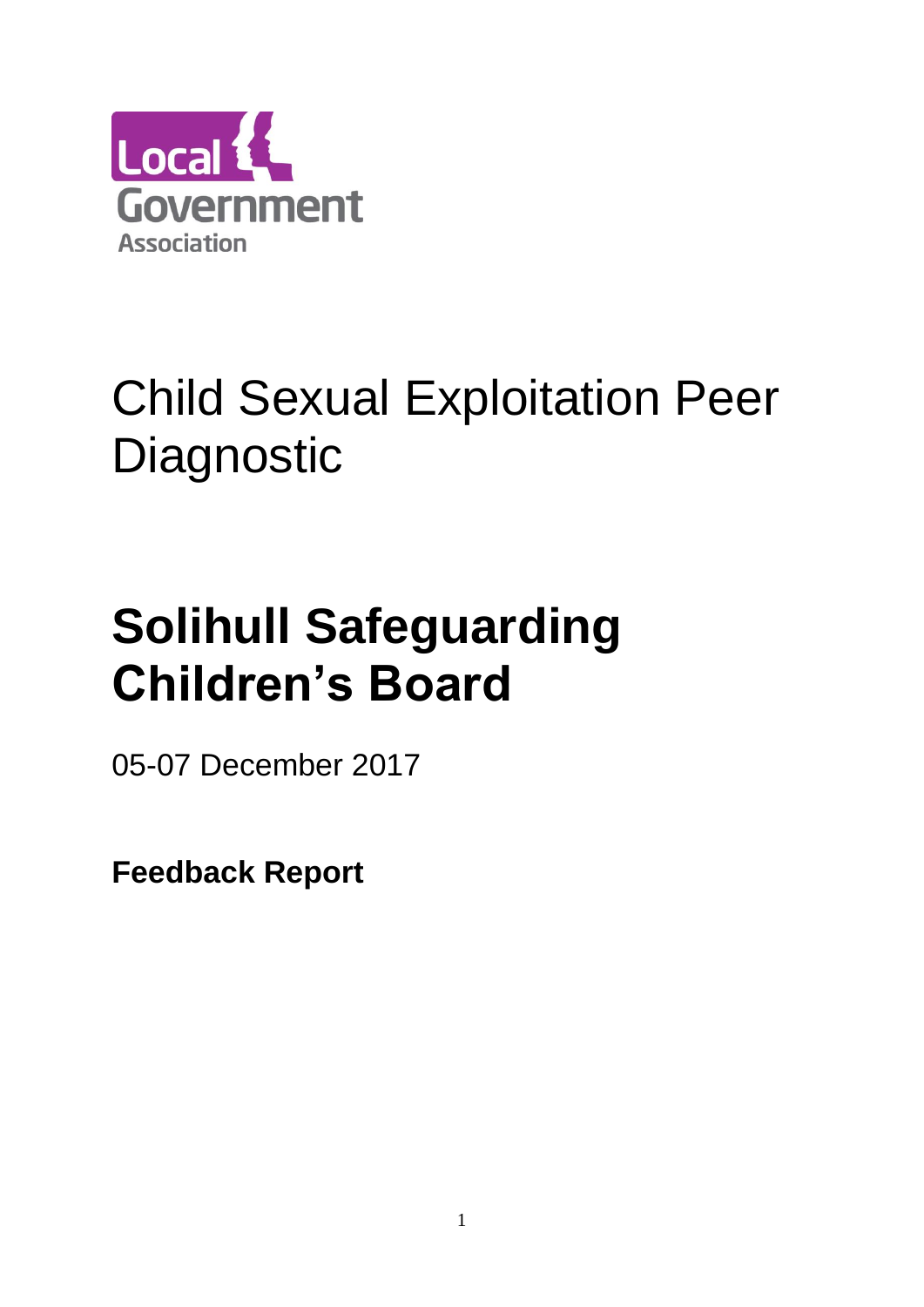## **1. Executive Summary**

The Peer Diagnostic team was warmly welcomed by Solihull Metropolitan Borough Council (SMBC), the Solihull Safeguarding Children Board (SSCB) and all the partners that the team met. The team wish to impress the partnership focus of the Diagnostic and that no single agency can tackle child sexual exploitation (CSE) by working in isolation. It was clear to the team that significant effort has been made by SMBC and all the partners to drive up awareness of CSE and recognise Solihull's ambition to extend the strengths of the CSE approach across wider areas of vulnerability and exploitation.

The team was impressed with the clear sign-up from all partners to working together to address the issues relating to CSE. There was a high level of awareness at all levels and people were able to clearly articulate their understanding.

CSE is prioritised at a high level across the partnership, which has focused energy and promoted awareness. There is a commitment to focus attention on CSE through a streamlining of strategic boards to avoid duplication and provide clear lines of accountability. Senior leaders engage with staff and there are clear systems for monitoring and addressing performance that ensures the focus is maintained on CSE issues.

Solihull has a committed and passionate workforce. Staff know the children and families that they support and demonstrate a warmth and compassion for their welfare. There is a high level of training and development on offer and staff have regular supervision. The staff that the team met reported that managers were available and supportive.

It is the team's view that Solihull's ambition to safeguard young people as they enter adulthood is cutting-edge. The approach that if a young person is vulnerable as they approach adulthood, regardless of learning disability, that they should continue to receive the support and protection receive was seldom seen elsewhere.

## **2. Summary of the peer diagnostic approach**

#### **The peer team**

Peer diagnostics are delivered by experienced officer peers. The make-up of the peer team reflected your requirements and the focus of the peer diagnostic. Peers were selected on the basis of their relevant experience and expertise and their participation was agreed with you. The peers who delivered the peer diagnostic at Solihull were:

- **Eoin Rush**  Assistant Director, Children's Specialist Services, City of York Council
- **Paul Goundry**  Project Lead for Safeguarding, Durham Constabulary
- **Neil Harris** Head of Service, Quality Assurance and Service Improvement
- **Sue Cuffe –** Assistant Director Barnardo's, West Region
- **Karen Roberts** Head of Service, Youth Justice and Leaving Care, Bracknell Forest Council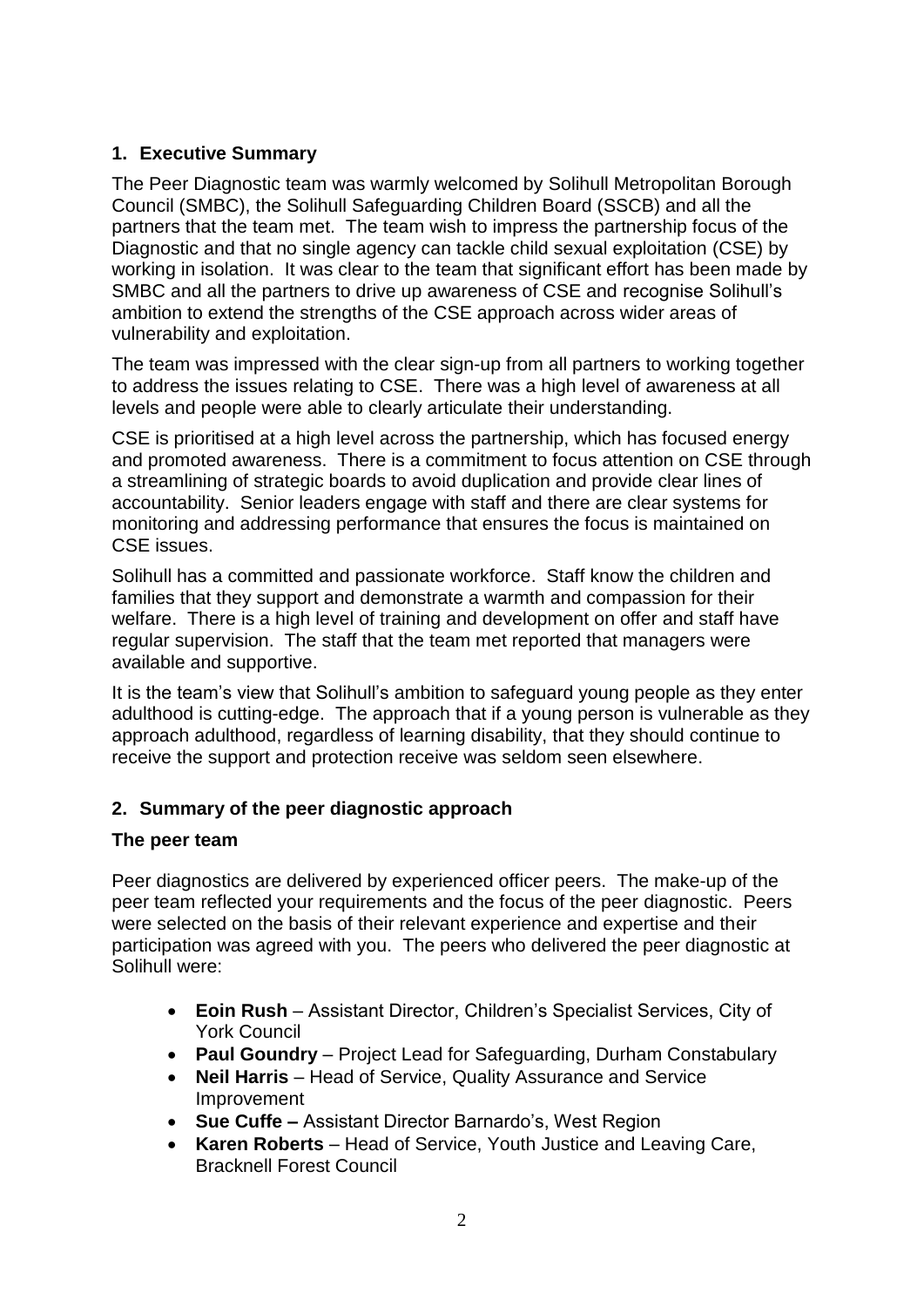**Jonathan Trubshaw** – Diagnostic Manager, Local Government Association

## **Scope and Focus**

The diagnostic focused on the five key themes set out in the guidance manual. The Team also undertook a document review and compliance with the statutory guidance on CSE. The report includes the good practice we heard about and areas which you might want to consider further.

It is important to stress again that this was not an inspection. A team of peers used their experience to reflect on the evidence you presented to us on CSE. The focus of our feedback was to assist you on building on what you are doing well and areas which could be improved. We highlight areas which were noted by the Peer Diagnostic team in terms of:

- Strategic Leadership and Governance
- Quality Assurance and Performance Management
- Front line safeguarding practice
- Partnership Response and Community Engagement
- Impact and Outcomes
- Document Review
- Assessment of Compliance with the requirements of statutory guidance on CSE (DCSF 2009)
- Case File Review

Shortly before the Team arrived on site we undertook a review of 7 case files (the findings from these files are sent separately) and a range of these were discussed further with the relevant case officers as part of the Diagnostic. We had the opportunity to meet with a range of managers and frontline staff from across the partnership.

## **3. Main Findings**

## **3.1.Strategic Leadership and Governance**

The team was impressed by the commitment to CSE and keeping children safe in Solihull and this was evidenced right across the partnership. The SSCB has CSE as a strategic priority and this has focused and maintained partners' attention. In the team's view CSE was everybody's business, both within Children's Services and more widely through other organisations. The SSCB steering group on CSE has been influential in ensuring that all the activity and arrangements across the partner organisations cohere. The team also received evidence that there was an intention to do more to bring together the work of the four strategic boards (SSCB, Health and Wellbeing Board, Community Safety Partnership and Adult Safeguarding Board) through a strategic chairs group to exchange and discuss information and ensure work is aligned and not duplicated. In the team's view there is an opportunity for the boards to now consider CSE within a broader spectrum of abuse, building on the energy and profile that has been given to CSE.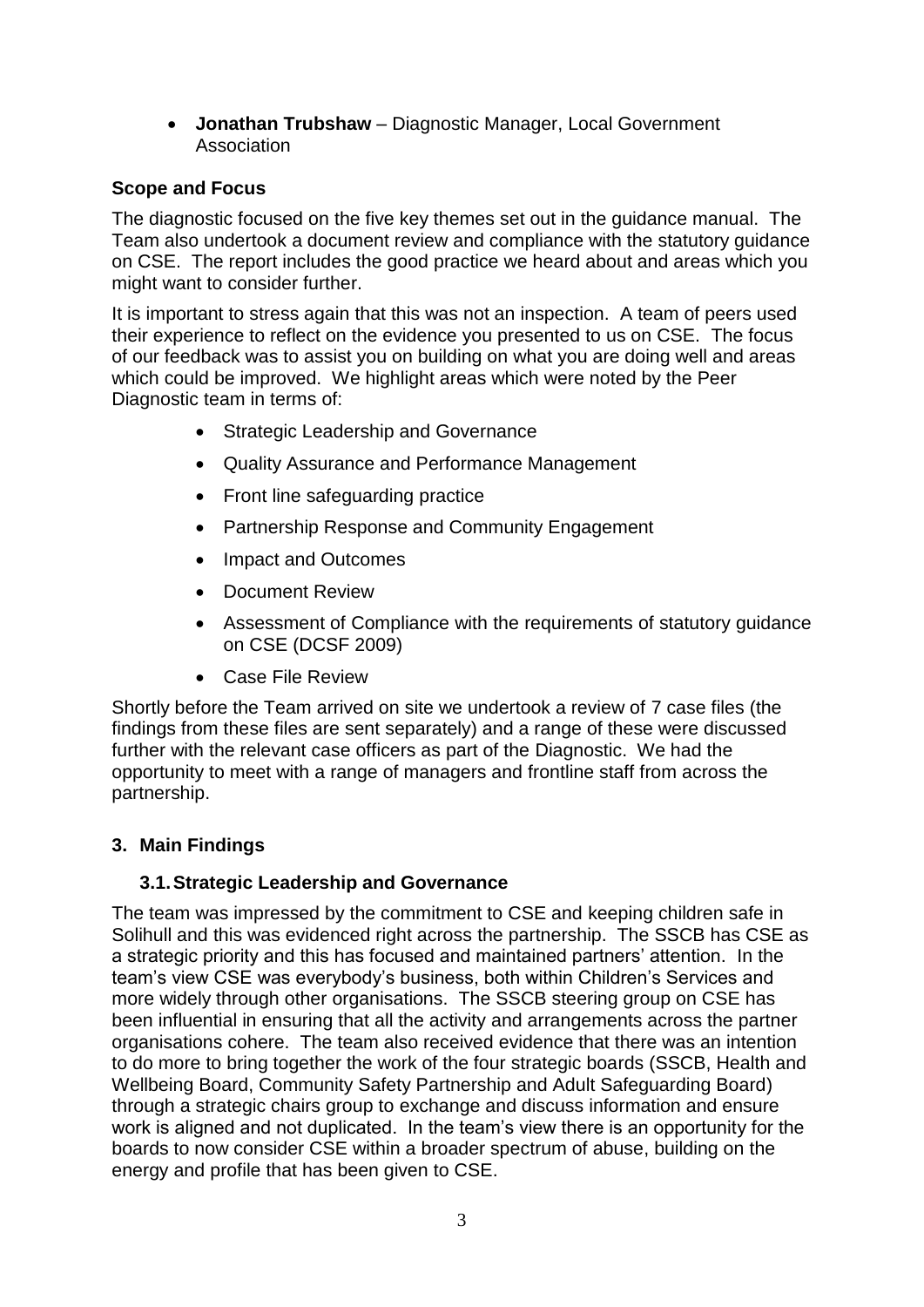The lead member was well briefed on CSE issues and provides meaningful challenge back to the partnership. Challenge was given within the Council and CSE issues were raised in debates, as well as through regular briefing sessions and more widely through participation at strategic meetings.

The focus of senior leadership within Solihull, from the Chief Executive, Director of Children's Services and the Assistant Director, has put real energy and ensured commitment to this agenda. The team received evidence from staff that Heads of Service were visible and accessible to staff and together with the focus from the senior leadership were able to provide a consistent focus on the CSE agenda.

The team was impressed with Solihull's ambition to support vulnerable young people into adult life. The team heard that for care leavers, CSE cases will not be closed when the young person reaches 18; they will continue to receive support until they are 25. Currently where there is a need beyond 18 the service continues to try and meet need through the Engage service. There was an awareness that as adults at 18+ there is reduced power for agencies to intervene and that persistence in trying to engage these vulnerable young people is needed, even where they are reluctant to identify themselves as being exploited. This is an area where positive and innovative changes could be made with regards to social care practice, as well as to the impact on young adults' lives, and in the team's view could benefit from an accelerated focus so that young people do not face a 'cliff edge' when they reach 18 years of age.

In the team's view there is an opportunity for the Community Safety Partnership to continue the focus on CSE through the work on responses for post 18 young people.

Solihull has put a lot of focus into ensuring CSE is effectively addressed, concentrating on continuing high standards and a drive for further developments. In the team's view an increased evidence base, demonstrating the impact and improved outcomes for children would help achieve that ambition.

#### **3.2.Quality Assurance & Performance Management**

The team received evidence from frontline staff that they receive regular and supportive supervision, which they found helpful and reflective. Staff said that managers are accessible and available for discussion whenever necessary outside of the regular monthly supervision cycle.

The team was impressed with the SSCB Audit Days, which enabled the partnership to keep grounded in frontline practice, identify learning and development themes. Managers across a variety of agencies were involved in auditing cases, which provided a good range of perspectives. The audits provided feedback on the systems and processes that have been introduced, not only making sure that these were being complied with but also providing information for future refinements. The learning from audits is disseminated throughout the workforce and the team received evidence that the impact of audit work was referenced by staff.

The RAG rated casefile auditing was valued by staff. There was an awareness that their practice was taken seriously and that they knew when action was required. Several members of staff said that they received letters or emails from senior managers acknowledging good work. Staff reported to the team that knowing that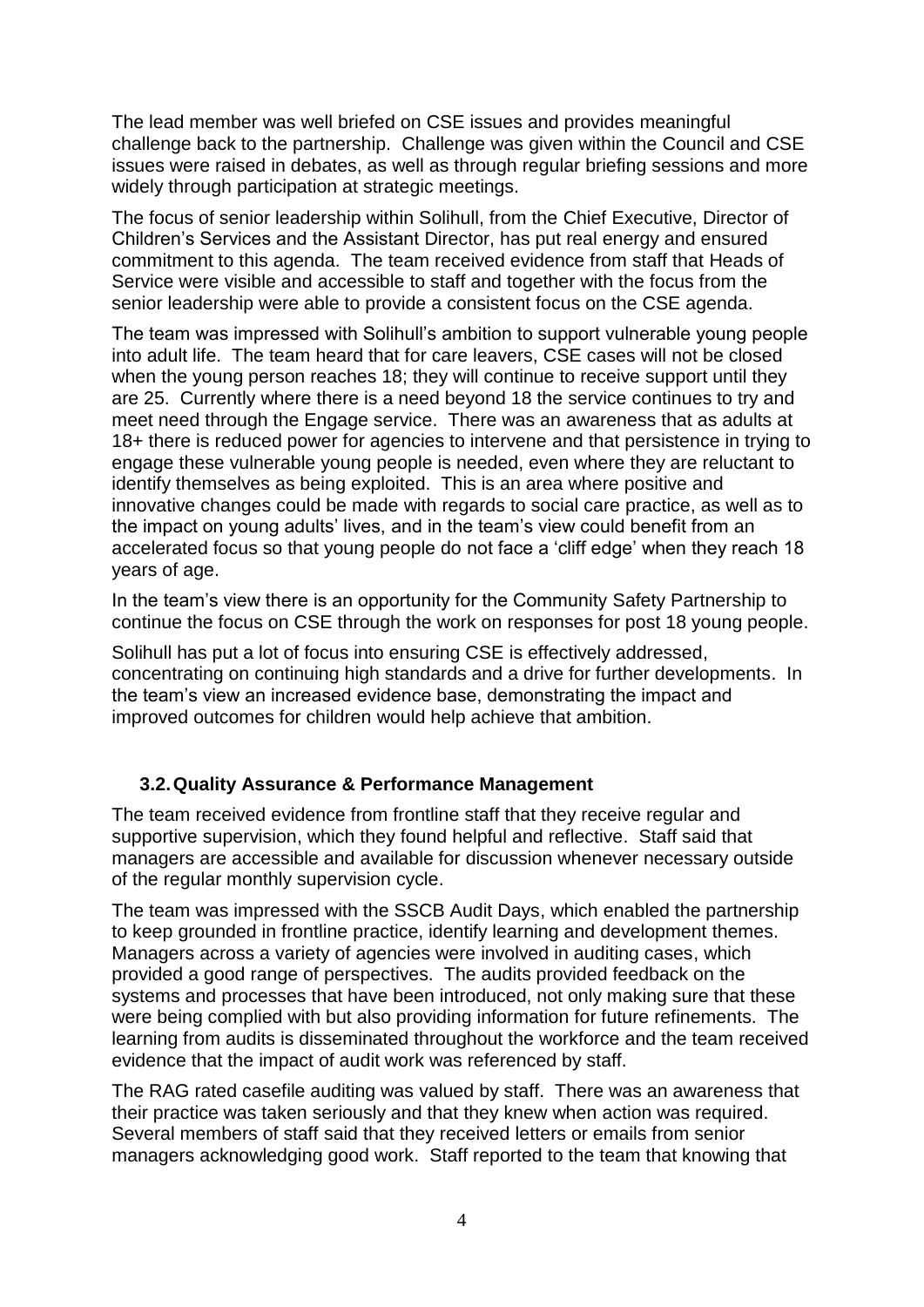their work was being looked at helped with morale and showed energy and commitment to frontline practice.

The introduction of ACT (Audit and Compliance Tuesday) arrangements was welcomed by staff and managers as they brought a whole organisational focus onto the quality of frontline practice. By having a dedicated time (one day a month) to ensure practice meets the required standards enabled open conversations and any necessary action to take place.

In the team's view accelerating the use of Performance Report Templates in to the SSCB would ensure the tools that are designed to report on the Board's priorities (Neglect, Early Help and CSE) are populated in a timely way. The Board would then have the necessary current data to consider and make informed decisions, as well as monitoring up-to-date progress.

Developing a case monitoring system that takes into account not only the number but the complexity of social work cases may increase workload transparency. The team acknowledges that there is no simple solution to allocating cases and involving frontline staff in the design of any new system may help with buy-in and adoption.

The team heard concerns from some of the frontline staff regarding the timeliness and quality of return-to-home interviews (RHI) and subsequent reports that they received through a third party provider. Staff said that they were not always clear as to the reasons why a young person ran away from or returned to home. This service is currently contracted out to a third party provider and the team heard that the council is starting to challenge this provider about those interviews that are not completed within 72 hours. The timeliness of RHI's is being strengthened through new commissioning arrangements with the third party provider. The representatives of the RHI provider have started to attend CMOG (CSE and Missing Operational Group) meetings and it is hoped that this will lead to greater information sharing. The team considered that there could be advantages to the RHIs being carried out by staff who were already involved with the young person and had an established relationship with them. This would help to improve the quality of the reports as the information disclosed by the young person may be more meaningful. Gathering information together would enable themes and areas of risk to be more quickly identified and responded to.

The team noted that the partnership holds a lot of data relating to CSE. It may be worth considering whether maximum use is being obtained from the analysis of this data and how it might be further used to help drive performance and impact. An example of where further analysis might benefit the partnership could be to consider the completion of the incident reporting forms, established by the police, by agency and issue to provide a clearer understanding of who is and who is not telling the partnership about the children vulnerable to exploitation.

#### **3.3.Frontline Safeguarding Practice**

The team was impressed with the ideas and ambition to improve and innovate that they heard from staff. People were willing to share their experience and suggest different ways of working that might improve the services provided for children. There was a culture of people constantly looking to do the best that they can and this was encouraged by managers and the senior leadership. The team received a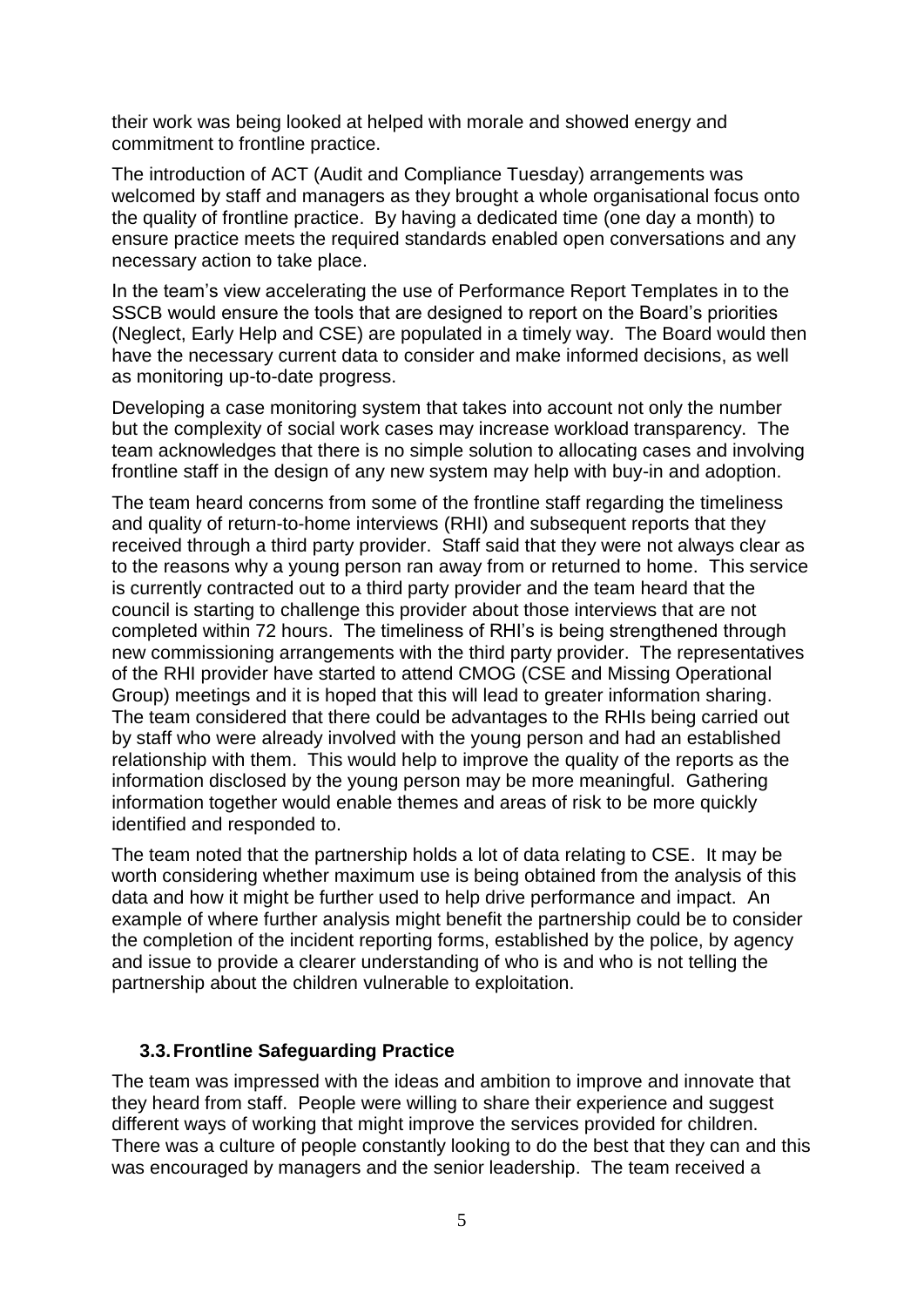suggestion from a staff group that joint supervision for social workers and support workers would aide communication, particularly where a child has more than one member of staff working directly them.

It was evident from all the staff that the team met that they were alert to the issues of CSE. They were able to recognise CSE or the risk of it as and when this emerged and they were well informed as to what this might mean for young people and their vulnerabilities. It was also clear that social workers and specialist support workers know their children well and display a tenacity in ensuring contact with children is maintained wherever possible, on occasion travelling beyond the Borough's boarders to ensure their young people's circumstances are understood and that they are safeguarded. In the team's view interactions with children are conducted with sensitivity and compassion.

The partnership as a whole appeared strong. Health and education colleagues expressed confidence in the Multi-Agency Safeguarding Hub (MASH) arrangements. The team also notes the strong commitment from health and education to train their own staff and proactively encouraging staff to complete the CSE risk assessment tool.

Although small, the specialist CSE team is highly valued by other staff for the support and knowledge they offer. Knowledge of CSE issues now appears to be well embedded across the workforce. It may therefore be worth considering how specialist knowledge and practice might become more closely integrated with mainstream safeguarding practices. The team considered that established child protection procedures might be developed so that they meet the requirements in respect of CSE cases. The team recognised that a significant proportion of children who may be vulnerable to CSE may not be known to mainstream social care. Given the level of maturity and sophistication of the specialist CSE provision it may be timely to consider whether this should continue to be located within Early Help or mainstreamed within general social care provision. It may also be useful to consider an expanded service with a wider focus for exploited children and where this would be best located. Consideration could also be given to further up-skilling the social care workforce to work more directly with exploited children and therefore take pressure off of the 'specialist' CSE team. This would provide a more integrated and timely casework response to meet the needs of the children and young people affected by CSE.

The team noted that a significant number of looked after children and care leavers were unaccompanied asylum seekers. It may therefore be useful to consider how Solihull's clear understanding of the vulnerabilities of this group are linked back into and inform the wider strategy for CSE.

In the team's view more could be done to ensure that there is further consistency of application of thresholds within the MASE (Multi-Agency Child Sexual Exploitation) meetings. The team was aware of some examples where young people had moved up or down levels and the reasons for this not being immediately apparent.

It was clear to the team that Solihull and partners have made significant investments and have created a hub of expertise around CSE. There may be opportunities to share the experience and skills that have been developed primarily within the CSE team more widely across the workforce. This would create capacity within the workforce to address CSE and perhaps wider vulnerability issues as well.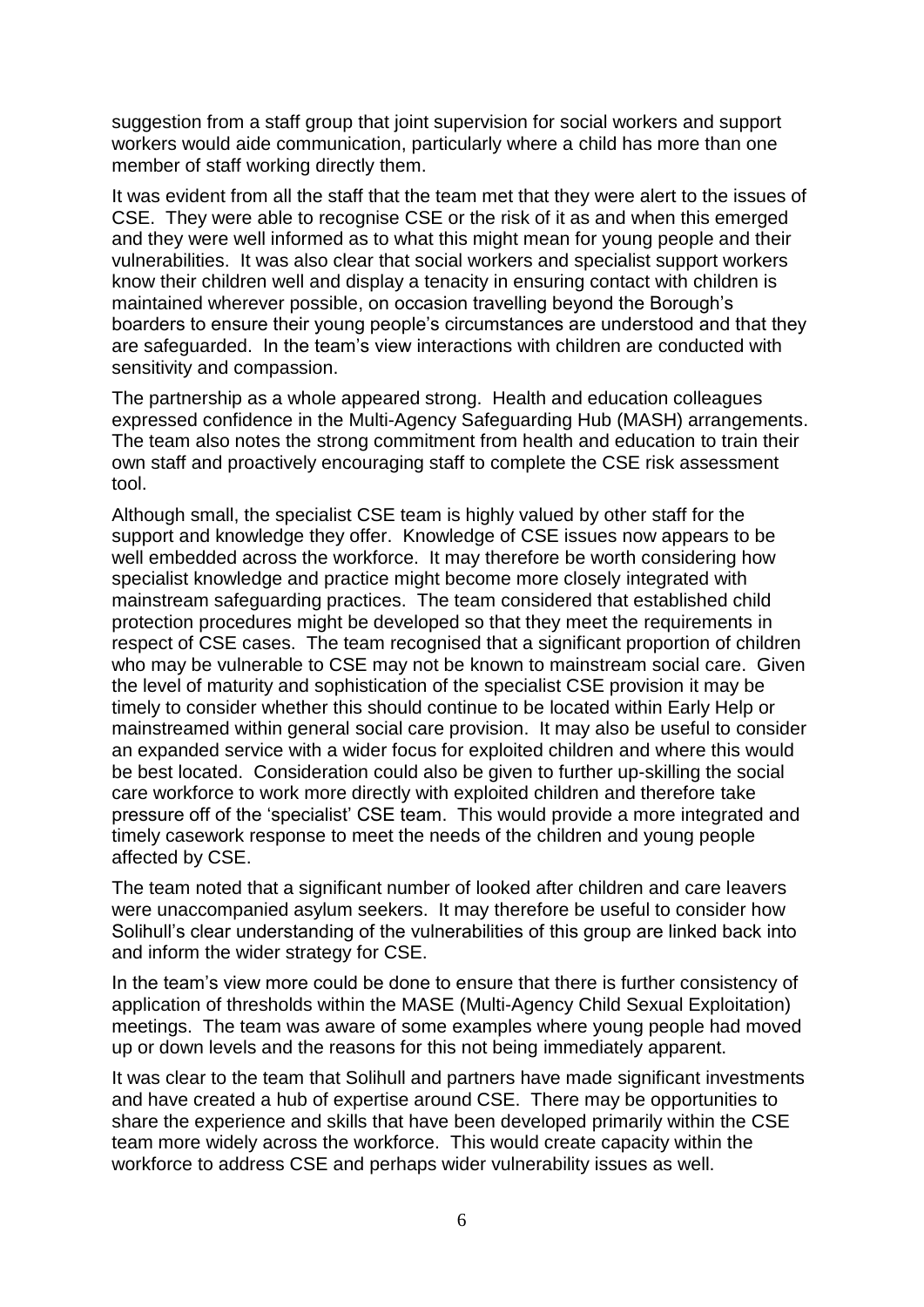## **3.4.Partnership Response and Community Engagement**

The team received clear evidence from across the partnership that there was a strong commitment and sign-up to the CSE agenda. People whom the team spoke with knew about and were interested in the issues and wanted to be involved in the development of the arrangements for addressing these. There was evidence of a pro-active culture with partners picking up the phone to resolve issues and to exchange information.

Education and health partners were seen to be well engaged and working in an integrated way as full members of the 'team' that looks after a child. The police have committed resources to addressing the CSE issues and showed a willingness to tailor their responses to fit with the Solihull model. Negotiations with the police could improve availability and flexibility particularly in supporting MASE meetings. Partners' commitment was evidence through attendance and participation in a variety of meetings.

The training offer from the SSCB was highly valued by the partners and staff that the team spoke with. People referenced training that they had attended and there appeared to be a generally good level of take-up of training places.

In the team's view, given the level of maturity in the CSE arrangements, it may be timely to consider a Lean Review of the interrelationship of MASE, CMOG and Children's Strategy Meetings. It may be worth considering if there is now the opportunity to unlock capacity and reduce the number of meetings whilst maintaining a clear picture of the child's journey. This links to the point the team heard from some of the young people they met who said that they considered there were too many professionals involved in their lives. Whilst considering more broadly the role and function of MASE meetings, the team felt that children's attendance should be reviewed and consideration given to other ways of ensuring the child's voice is clearly heard. The team considered it a strength when Sexual Health representatives attended the CMOG meetings and this would be enhanced by ensuring their regular attendance rather than on an occasional basis.

The team was impressed by the young people they met. Some of the messages the team heard included young people's request to have more opportunities to talk about sex and sexual behaviour that went beyond drop-down days in school and information campaigns. Young people were not always aware of information about the scope and prevalence of CSE locally and some were surprised by the local figures. Young people would welcome information about what might be the very early signs that indicated you might be at risk of being exploited. One young person commented; "*As adults, you need to get over the taboo about talking about sex, so we can be OK about having these discussions*".

## **3.5.Impact and Outcomes**

The team saw evidence of an extensive training offer, including for non-council staff e.g. taxi drivers, as well as work with the police and those working in hotels. This activity has led to high levels of awareness regarding the issues of CSE. Although the impact of this was yet to be fully apparent, there was some evidence through a small number of taxi drivers making referrals where they felt a child was at risk.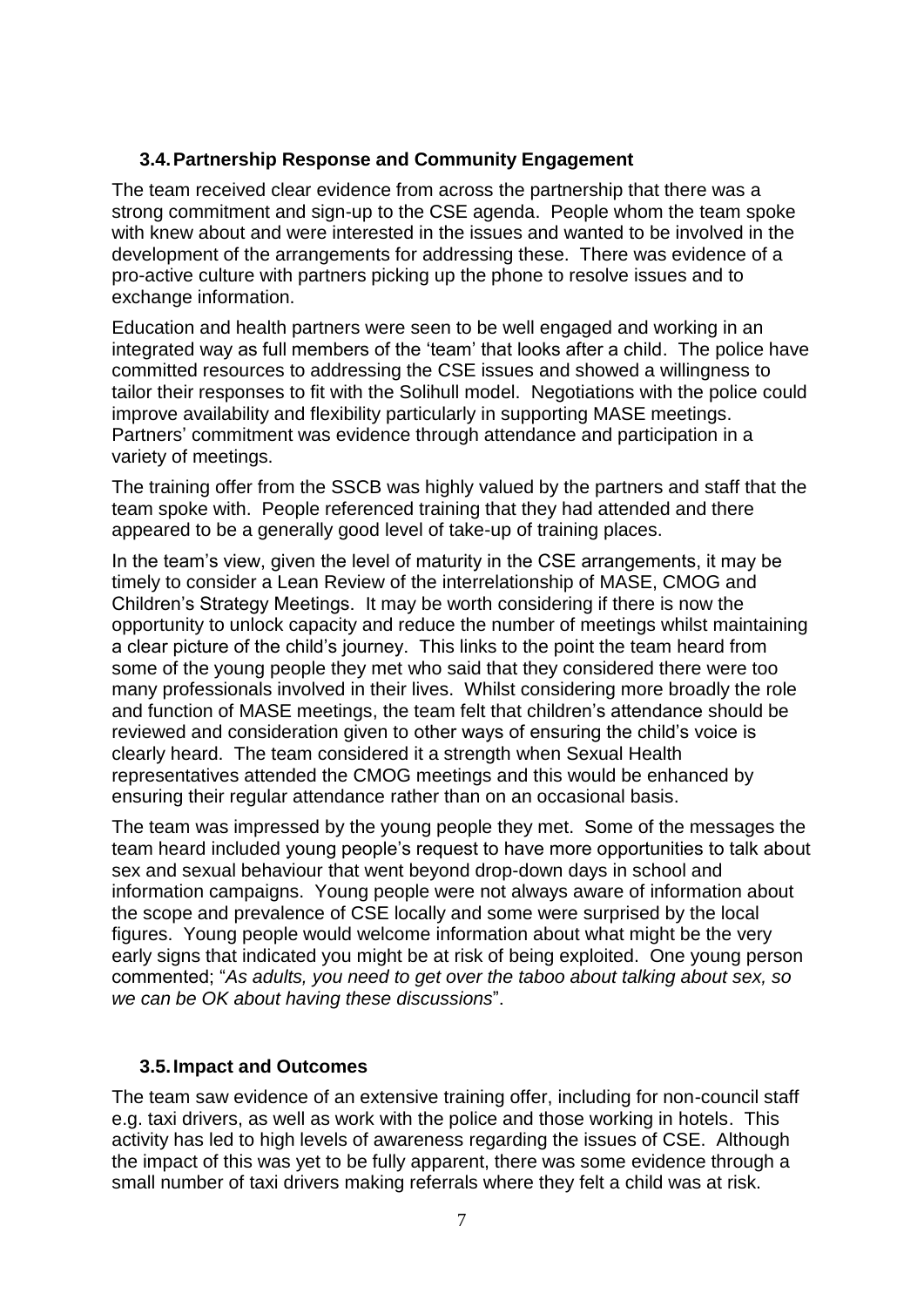Capturing and highlighting the positive impact of training and awareness raising will encourage others to act on their knowledge and get involved and the partnership recognised the need to gain further evidence of this.

The deep-dive work regarding those children who go 'missing' has strengthened the council's work in other areas, especially contract compliance.

The team considered it noteworthy that there had been a successful prosecution of a perpetrator. The team recognised that nationally this is unfortunately a rare occurrence and the efforts of the police and the other partners involved in gathering evidence and supporting victims should be commended. The team also noted that there appeared to be an emerging shift in the attitude and approach of the leadership within the police, with specialist officers promoting a move away from victim blaming towards pursuing perpetrators and being prepared to challenge colleagues when this did not happen. It was acknowledged that further progress needs to continue on this issue.

Solihull was seen to be championing the approach to addressing CSE and this was perceived to be having an impact regionally, with senior leaders taking the message to colleagues in neighbouring local authorities. The DCS in Solihull is the regional DCS representative on the CSE network, which has proved useful to coordinating regional activity. This has been further strengthened by having the regional CSE coordinator based in Solihull.

The voice of the child came through clearly in the case records that the team reviewed. However, what was less clear was how children were involved in shaping service development. More could be done to explicitly state where services have changed due to the inputs from young people; "You said, we did".

To ensure that there is sufficient and robust evidence to demonstrate that progress is being made in achieving outcomes it may be timely to review the current scorecards and other monitoring arrangements, so that they remain fit for purpose for internal audiences, external partners and any external inspections. In addition to reliable quantitative data, it may also be worthwhile reviewing to ensure there is clear evidence to demonstrate the impact and difference interventions are making to the lives of young people. This may be achieved through the existing thematic audit process so that future iterations highlight evidence of impact, including the development of case studies. Areas that have recently undergone Ofsted inspection have been required to clearly demonstrate impact in their auditing of casework.

#### **3.6.Document Review**

The team received a wealth of documentation relating to CSE prior to the on-site work. It was clear that CSE has received a lot of attention and this is supported by the documentation the focus on CSE has produced. The main points the team noted were:

- SSCB is compliant with its policies and procedures to tackle CSE
- The SSCB CSE strategy is clear and well supported
- CSE is clearly referenced in the SSCB annual report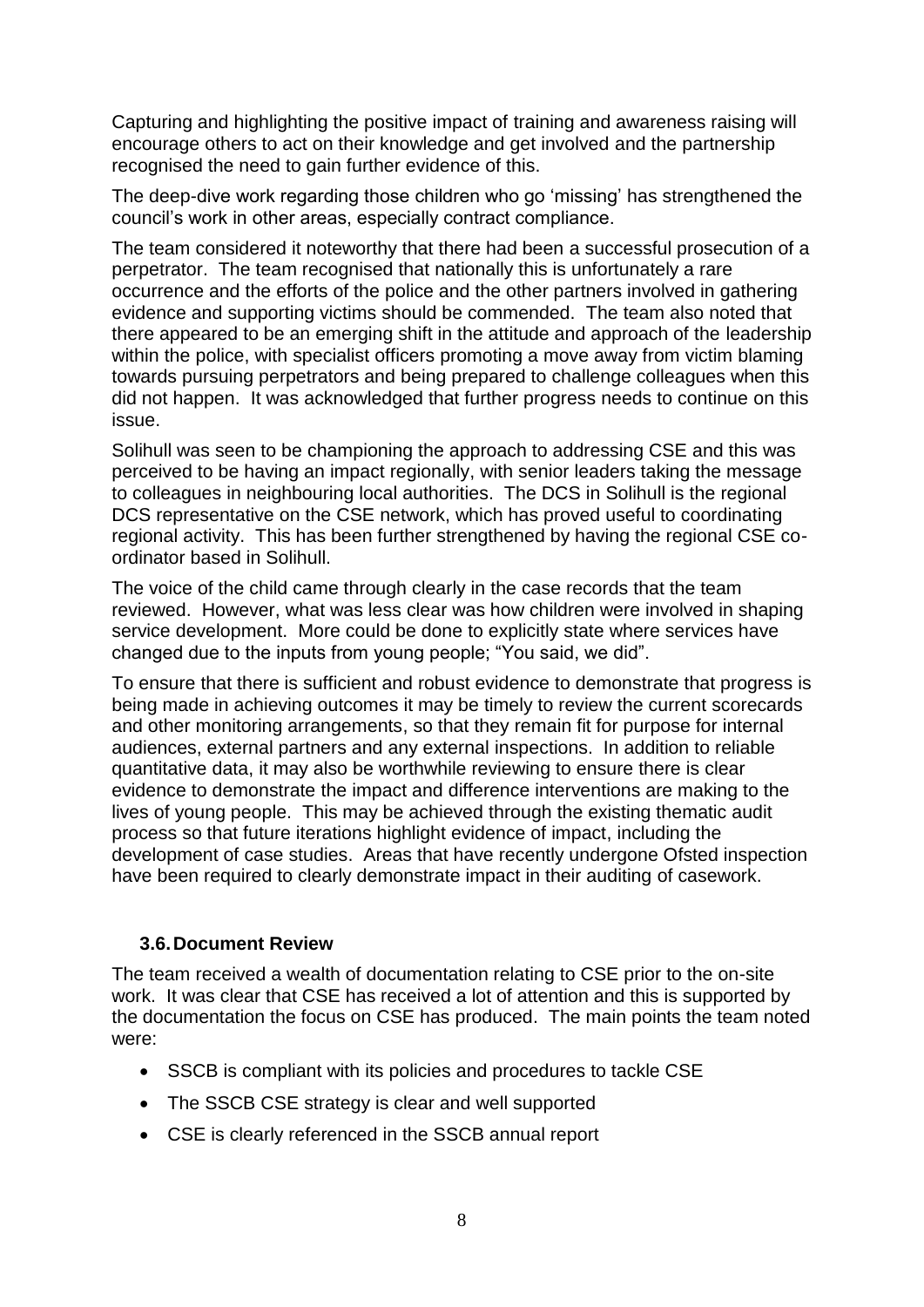- SSCB has developed effective guidance to support schools in understanding the signs of CSE
- Partnership and multi-agency meetings have clearly defined purpose and are well attended with records of discussions/actions
- There is a range of clear policies and procedures that have multi-agency signup to support activity to address CSE.

## **3.7.Compliance with Statutory Guidance on CSE**

Solihull SSCB complies in full with the requirements of statutory guidance.

- SSCB Annual Report and Business plan fully reflect CSE
- SSCB Procedures and Threshold documents fully reflect CSE
- Minutes of SSCB and sub-group fully reflect CSE
- Comprehensive programme with service industry (e.g. hotels/taxi firms) delivered to promote sensitivity of CSE and referral pathways
- Profile of CSE developing, and dataset agreed which will require further population/embedding
- Comprehensive training programme and evaluation, with considerable impact in education sector
- Missing profile/incidence in place

## **4. Recommendations**

We would recommend that the partnership:

- Broaden CSE learning to other areas of vulnerability and exploitation, building on the expertise that has already been developed
- Develop reporting mechanisms further so that impact and outcomes can be clearly demonstrated
- Further integration of CSE arrangements with child protection core safeguarding arrangements
- Explore a Lean Review of the inter-relationship between MASE, CMOG and Children's Strategy Meetings
- Review practice of children and carers attendance at MASE meetings
	- Consider a single chair for MASE meetings to increase consistency in the application of in thresholds, recording and decision making
	- Support police colleagues in the pursuit of perpetrators of CSE
- Consider further developing the training offered to staff so that peer-on-peer abuse is more fully taken into account
- Embed the SSCB CSE dataset to support strategic partnership planning and operational delivery.